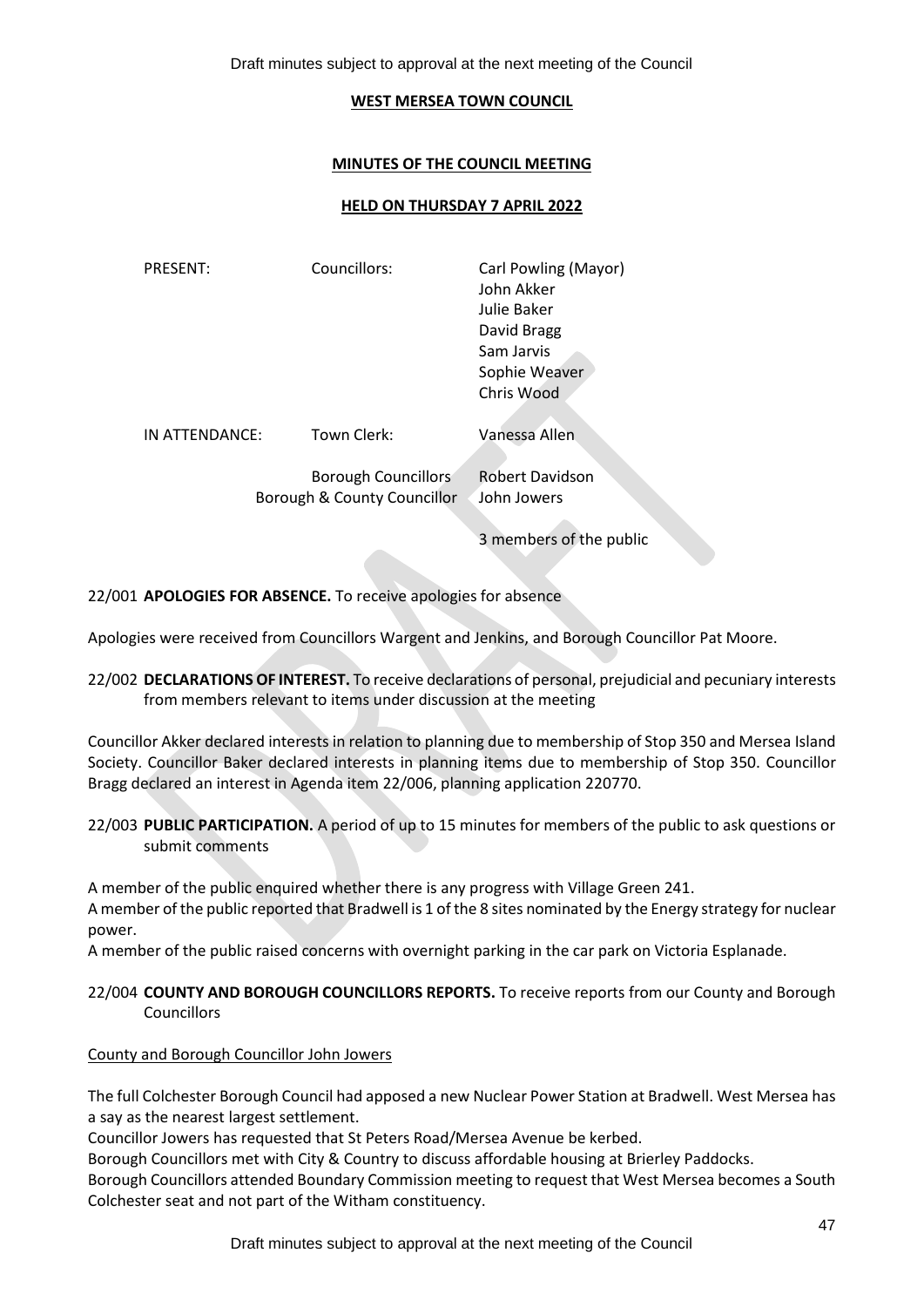### Councillor Robert Davidson

Boundary Commission consultation first round comments are still valid, with the final decision being made in the Autumn.

The new Chief Executive Pam Donnelley has now taken up post.

Marks and Spencer is closing its High Street store and CBC are working with Lion Walk to secure a food outlet. From the 15<sup>th</sup> April Colchester High Street will be closed to ordinary traffic.

### 22/005 **CONFIRMATION OF PREVIOUS MINUTES.** To confirm Minutes of the Council Meeting of 17th March 2022

### **It was RESOLVED that the MINUTES of the Council meeting held on 17th March 2022, be confirmed as a true record of the meeting.**

### 22/006 **PLANNING APPLICATIONS.** To consider Planning Application received

(a) 22 0615

Rear extension. Resubmission of 21 3450. 30 Mersea Avenue, West Mersea

### **It was RESOLVED that CONSENT be granted in respect of this application.**

(b) 22 0637

Convert existing garage to kitchen; small extension to front of garage; demolish existing conservatory to rear and build ground floor extension. 46a Barfield Road, West Mersea.

### **It was RESOLVED that CONSENT be granted in respect of this application.**

(c) 21 3234

Application for approval of reserved matters following outline approval 20 0351. (Amended reports received). Land at, Dawes Lane, West Mersea.

### **Comment only**

**West Mersea Neighbourhood Plan:** WMTC is concerned to ensure that the West Mersea Neighbourhood Plan – which has recently been to referendum and voted in favour of acceptance, with a substantial 88% mandate and which has now been adopted by CBC - should now be given full consideration in respect of this application.

In this context, particular consideration should be given in respect of: the vehicular site access from Dawes Lane; provision of recreation space - sports pitches; and pedestrian access through Wellhouse Green.

Essex Highways have already commented on the need for pathways to be wide enough to accommodate both pedestrians and cycles but we note that these are not referenced in the plan.

To fulfil the WMNP requirements the footway access from the new development to Wellhouse Estate will need to be given particular attention. Wellhouse Avenue to Glebe View / Bower Close has no footways. The additional 100 dwellings will require both cycling, wheelchair and pedestrian access to East Road and onward access to the village and bus routes on and off the Island. This is likely to be the main access for Pedestrians and Cycling to this estate from the village there is a safety aspect to be considered.

Further, this pedestrian and disabled approach would be used to get to the medical Centre on the North East corner of the development, if it goes ahead, with the attaching additional pedestrian use. There should be a pedestrian right of way through this roadway section of Wellhouse Avenue with appropriate signage and surface markings to define it.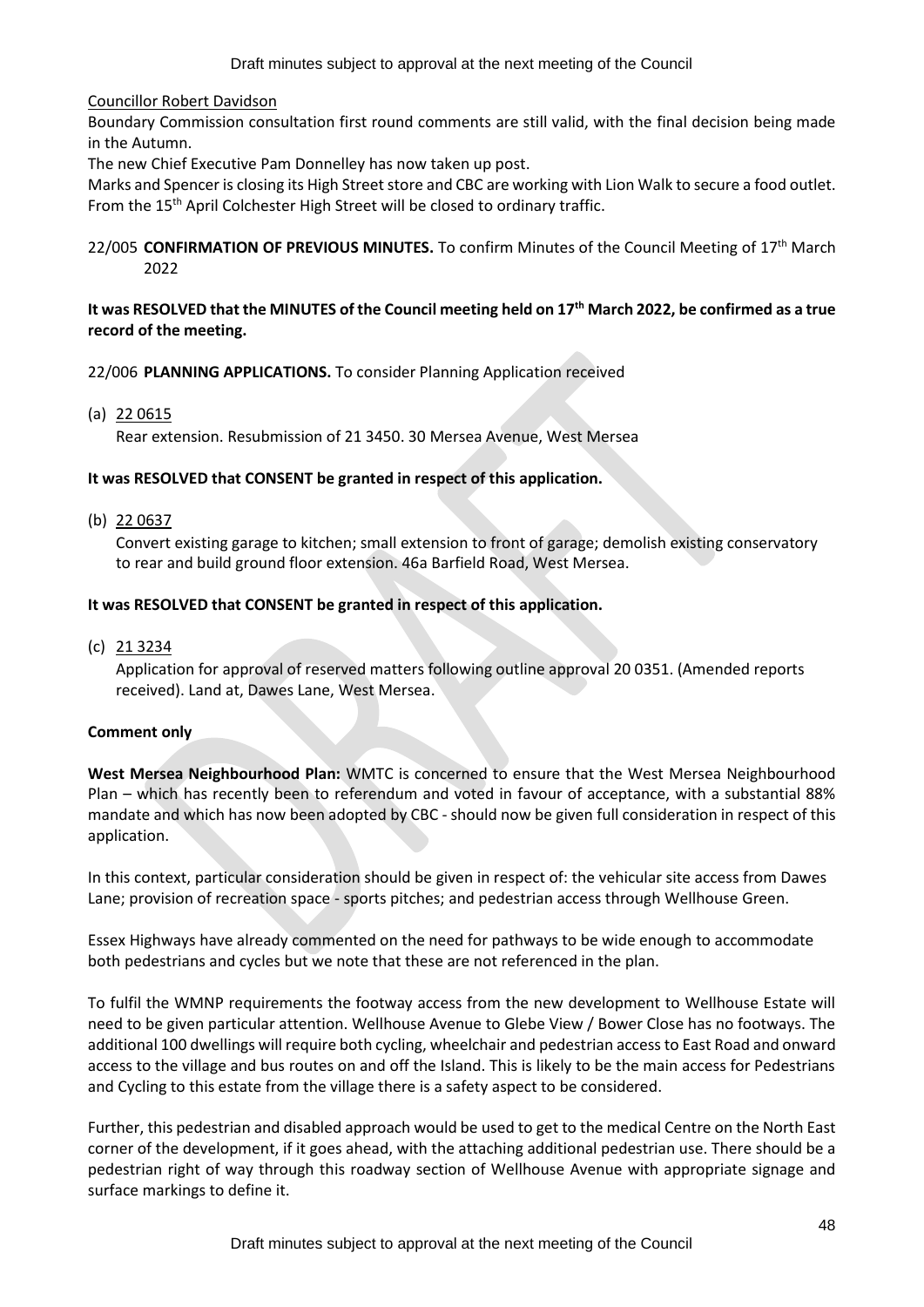The footway access from the estate onto Dawes Lane at the south east corner is also considered problematic - pedestrians having to cross over Dawes Lane and back again to the west side to access the village. The point at which the footway meets East Road is a particular concern - the pathway is steep and holds particular risks to wheelchair users.

We also want to comment on the 2.7 Km Circular Walking Route's exit from the site, in the North East corner, directly onto Dawes Lane and to the Bridleway in the north. There should be a section of pathway provided along the grass verge off the public highway and the verge should be made suitable for walking.

There are specific references to the site within WMNP, which the Council is keen to ensure are considered and upheld! *- Policy WM 3 - Land at Dawes Lane.*

**Housing Mix:** WMTC is specifically concerned to ensure that, in accordance with the Plan: *"The development should provide for a mixture of two and three bedroom houses and bungalows, as identified in the WMNHP Housing Needs Survey"* 

**Affordable Housing:** WM3 has specific policy in respect of " Affordable Housing: WMTC seeks within the allocation there is a provision for local residents, or those who have significant local connection. WMTC seeks that there be further discussion with the developer on the provision, administration and scope of affordable housing provision.

**Site Access:** WMTC is keen to ensure the suitability of the: *"single site vehicular access shall be provided from Dawes Lane"* WMTC has concerns around the lines of sight for this access, the width of the road at this point and the need for traffic calming measures in Dawes Lane – either a 30MPH or indeed 20MPH speed limit and general improvements to Dawes Lane – in particular road marking and general widening north of the site, and perhaps narrowing with a priority for traffic leaving the Island at the entrance and south of the site.

Specific attention is drawn to the need to improve the junctions at both ends of Dawes Lane particularly the one onto East Road. This to take account of increased vehicle movements resulting from both Brierley Paddocks and Dawes developments.

**Recreation space:** WMNP also states in paragraph.6.1: *"Opportunities for participating in exercise are important to the health of residents and reducing pressures on the health service. The Neighbourhood Plan can play an important role in making sure that there are sufficient and adequate services in West Mersea to meet the needs of current and future residents. As the population of the town grows there is likely to be a demand for further facilities and Policy WM 3 makes provision for the extension of The Glebe to enable this."*

The policy SS12a and WMNP calls for sports pitches on this Open Space. By placing Community Land 2 and the Suds feature on the western end of Public Open Space does preclude any direct future expansion of the playing fields being extended eastwards into this new area. At least one full size football pitch will be required if the existing pavilion on Glebe1 is to be relocated and upgraded and extended, to Glebe 3, together with an extended car parking area.

The foul water pumping station, together with electricity sub-station, is shown located on the west end of the open space area and its outlet pipe is shown to go along the west side of the hedge on Glebe2. Would it be possible to place these units at the East end on the Community Land space 1 where it will be less intrusive into the open space, especially if there is a car park and medical centre on this area.

(d) 22 0570 - Demolition and replacement of no. 34 through the erection of a new two storey dwelling. Resubmission of 21 3096. 34 Yorick Road, West Mersea. **The Council do not wish to comment.**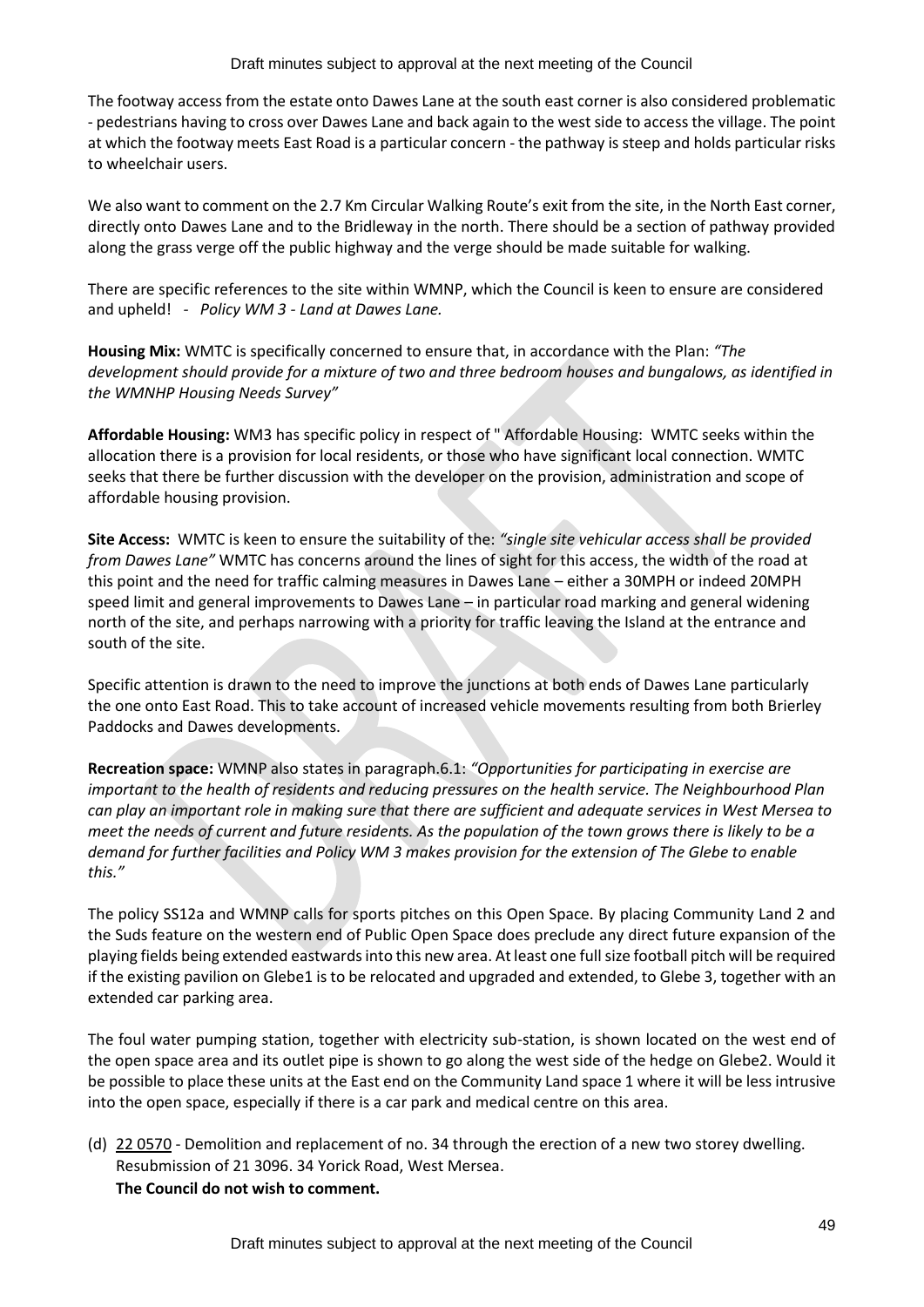Draft minutes subject to approval at the next meeting of the Council

(e) 22 0770 - External alterations to the property including a lower ground floor extension, new detached garage and new boat store. Resubmission of 20 2891. 1 Victoria Esplanade, West Mersea.

## **It was RESOLVED to recommend refusal as per previously submitted comments, for the reasons of;**

- **Impact of street scene**
- **Height of pool**
- **Overlooking neighbours**
- **Noise disturbance from pump**
- **Flooding concerns**

## 22/007 **PLANNING DECISIONS.** To receive notification of Planning Decision

## Applications passed

# (a) 21 3544

New larger roof (steeper pitch) to provide first floor accommodation over existing bungalow. New slightly larger roof (steeper pitch) to existing extension to side of same bungalow. Internal alterations. 2 Alexandra Avenue, West Mersea

# (b) 21 3492

Alterations to front elevation. 64 High Street, West Mersea.

# (c) 21 3362

Replace existing cladding and add new cladding all around the house (including the porch at the front of the house) from ground floor up to where it meets the existing cladding and raise the walls of the garden room and w/c to allow for the replacement. 54 Upland Road, West Mersea.

# (d) 22 0315

Listed building consent for roof alterations. (Amendment to 21 0718). 35 Bocking Hall, Pig Unit, East Mersea Road, West Mersea.

## (e) 21 2685

Application for Variation of Condition 1 (reserved matters, as approved under 20 2492), Condition 3 (submission of RM), Condition 4 (details access) and removal of Condition 2 (submission of RM) and Condition 6 (schedule) of planning permission 19 2136. Land at, Brierley Paddocks, West Mersea.

## (f) 22 0276

Demolition of existing single storey extension and replacement with part two storey extension to front and first floor extension to rear. 19a Reymead Close, West Mersea.

## Applications refused

## (a) 22 0146

First floor extension to existing garage to form annexe to main dwelling. 1 New Captains Road, West Mersea. WMTC Recommendation: Following discussion it was resolved that consent be granted in respect of this application.

## (b) 22 0295

Two storey front and single storey side extensions together with new car lodge. 28 Melrose Road, West Mersea. WMTC Recommendation: Following discussion it was resolved that consent be granted in respect of this application.

## 22/008 **APPROVAL OF PAYMENTS.** To approve payments made and to be made

Payment Report had been circulated amongst Councillors. **It was RESOLVED to approve payments.**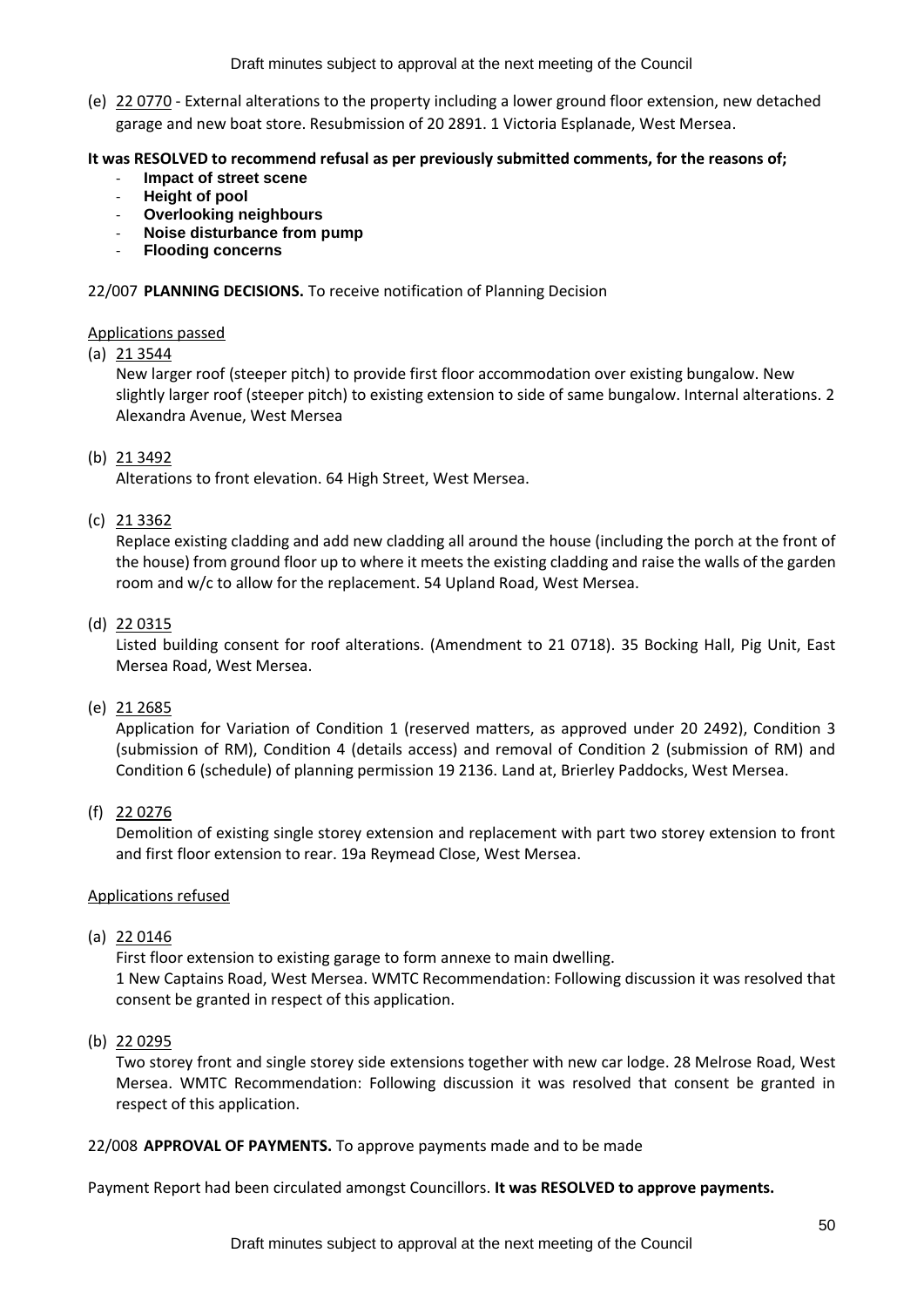### 22/009 **CHANGING PLACES.** To receive an update

Councillor Weaver reported that the project is nearing completion. The ramp is compliant with changing places but not with accessibility access so building control have requested amendments. This is being rebuilt at no additional cost to the Council. ECC Short breaks have been updated of last minute issues. Councillor Weaver will look into digital keypad locks.

### 22/010 **QUEENS JUBILEE.** To receive an update

Councillor Weaver advised that most items have been organised and events are on budget. There will be a program for the Lighting of the Beacon evening, which will be handed out by the Scouts. British Classic Car Show will be held on the Library car park, fireworks have been booked and sponsorship is being sought. Councillor Powling is organising the road closure.

22/011 **MEETING DATES.** To agree meeting dates for 2022/23

### **It was RESOLVED to confirm the following Council meetings dates;**

rd June 2022 th July 2022 st September 2022 nd September 2022 th October 2022 rd November 2022 24<sup>th</sup> November 2022 th December 2022 th January 2023 9<sup>th</sup> February 2023 nd March 2023 rd March 2023 th April 2023 27<sup>th</sup> April 2023 Annual Town Meeting 18<sup>th</sup> May 2023 Annual Council Meeting

The public left the meeting at 8.40pm.

22/012 **NEXT AGENDA.** Items to be added to next agenda

- **MISA Lease**
- Changing Places update
- Queen's Platinum Jubilee update
- East Road Appeal
- Village Green Grant
- Ukraine donation

### 22/013 **MAYOR'S NOTES**

The Mayor reported that he had met the new Chief Executive of Colchester and had attended a meeting with local families supporting families from Ukraine. Currently there are 15 families coming to the Island.

22/014 **EXCLUSION OF PRESS AND PUBLIC.** To RESOLVE that due to the confidential nature of the business to be transacted the public and press be excluded pursuant to Section 1 of the Public Bodies (Admission to Meetings) Act 1960